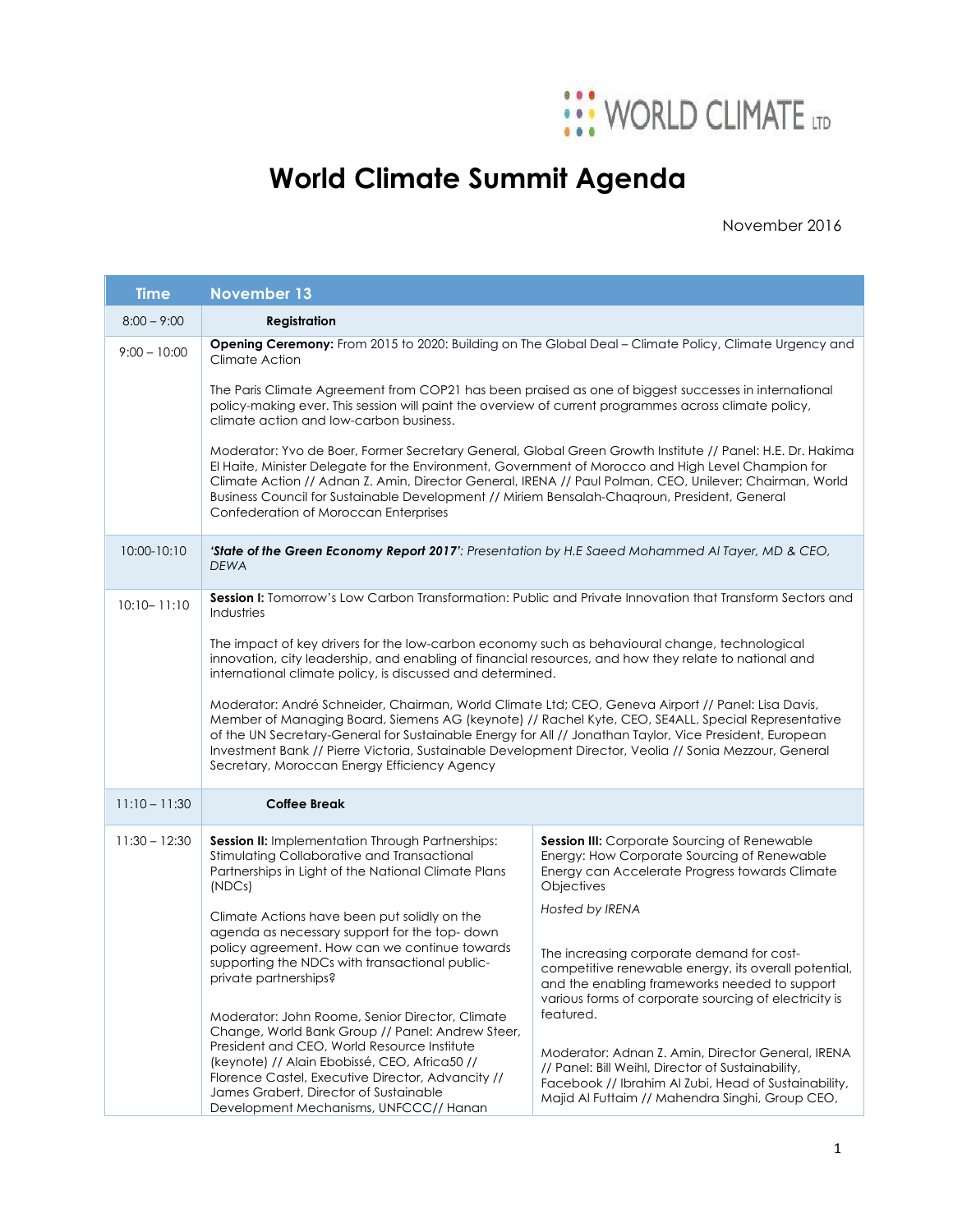

|                 | Hanzaz, Vice President, Energy, Cliamte and Green<br>Economy Committee, General Confederation of<br>Moroccan Companies                                                                                                                                                                                                                                                                                                                                                                                                                                                                                                                                                                                                                                                                                                                                                                                                 | Dalmia Cement (Bharat) Limited // Marie Donnelly,<br>Director of Renewables, Research and Innovation,<br>Energy Efficiency, European Commission // Paul<br>Curnow, Partner, Baker & McKenzie                                                                                                                                                                                                                                                                                                                                                                                                                                                                                                                                                                                                                                               |
|-----------------|------------------------------------------------------------------------------------------------------------------------------------------------------------------------------------------------------------------------------------------------------------------------------------------------------------------------------------------------------------------------------------------------------------------------------------------------------------------------------------------------------------------------------------------------------------------------------------------------------------------------------------------------------------------------------------------------------------------------------------------------------------------------------------------------------------------------------------------------------------------------------------------------------------------------|--------------------------------------------------------------------------------------------------------------------------------------------------------------------------------------------------------------------------------------------------------------------------------------------------------------------------------------------------------------------------------------------------------------------------------------------------------------------------------------------------------------------------------------------------------------------------------------------------------------------------------------------------------------------------------------------------------------------------------------------------------------------------------------------------------------------------------------------|
| $12:30 - 13:30$ | Lunch                                                                                                                                                                                                                                                                                                                                                                                                                                                                                                                                                                                                                                                                                                                                                                                                                                                                                                                  |                                                                                                                                                                                                                                                                                                                                                                                                                                                                                                                                                                                                                                                                                                                                                                                                                                            |
| $13:30 - 14:30$ | Session IV: Decarbonizing the Global Economy:<br>Thinking Differently to Achieve a Renewable<br>Future<br>Hosted by IRENA                                                                                                                                                                                                                                                                                                                                                                                                                                                                                                                                                                                                                                                                                                                                                                                              | <b>Workshop:</b> The Elephant in the Room is Really a Cow<br>Hosted by Mootral                                                                                                                                                                                                                                                                                                                                                                                                                                                                                                                                                                                                                                                                                                                                                             |
|                 | Focused on a future of rapid deployment of<br>renewables up to 2050. A discussion on trends on<br>the broad range of renewable energy and<br>related technologies and impacts on systems                                                                                                                                                                                                                                                                                                                                                                                                                                                                                                                                                                                                                                                                                                                               | A TED-style talk about their latest global research on<br>consumer perceptions of GHGs emissions, climate<br>change, and solutions on carbon emission reductions.                                                                                                                                                                                                                                                                                                                                                                                                                                                                                                                                                                                                                                                                          |
|                 | design is held.<br>Moderator: Adnan Z. Amin, Director General,<br>IRENA // Panel: Bruno Bensasson, CEO of ENGIE's<br>Africa Business Unit // Daniel Kammen, Professor of<br>Energy, University of California, Berkeley and<br>Climate Science Enjoy for the US State<br>Department // Marie Donnelly, Director of<br>Renewables, Research and Innovation, Energy<br>Efficiency, European Commission // Mustapha<br>Bakkoury, Preseident, Masen                                                                                                                                                                                                                                                                                                                                                                                                                                                                         | Moderator: Andie Stephens, Head of Footprinting,<br>Carbon Trust // Panel: Christoph Staeuble, Group<br>CEO, Zaluvida //Andreas Klugescheid, Head of<br>Government Affairs, BMW // Alison Cairns,<br>Government Relations Professional, Unilever //<br>Michael Graz, Managing Director, Neem Biotech                                                                                                                                                                                                                                                                                                                                                                                                                                                                                                                                       |
| $14:30 - 15:30$ | Session V: Small Island Developing States:<br>Assessing Progress on the Road from Paris<br>Hosted by IRENA<br>A discussion on how SIDS can advance the<br>deployment of renewables. By taking stock of<br>progress achieved and by profiling recent action<br>and successes with a particular focus on public-<br>private partnerships.<br>Moderator: Adnan Z. Amin, Director-General,<br>IRENA // Panel: Ministers from a number of Small<br>Island Developing States // H.E. Thorig Ibrahim,<br>Minister of Environment and Energy, Maldives, and<br>Chair of the Alliance of Small Islands States<br>(AOSIS) // Hans Olav Ibrekk, Policy Director,<br>Energy Section, Norwegian Ministry of Foreign<br>Affairs, Norway // Karsten Sach, Director General<br>Climate Policy, European and International Policy,<br>Federal Ministry for Environment, Nature<br>Conservation, Building and Nuclear Safety,<br>Germany | <b>Session VI:</b> Finance as a Lever for Change: Innovative<br>Finance Models that Enable those in Need; and<br>Enable Scaling of Technology and Solutions<br>Hosted by Climate Policy Initiative<br>We have a fair idea of the capital needed for moving<br>towards the 1.5 to 2 degree scenarios. Where are we<br>on developing innovative financial solutions such as<br>blended finance, funds and smart financing?<br>Moderator: Dr. Barbara Buchner, Executive Director<br>Climate Finance, CPI // Panel: Abyd Karmali,<br>Managing Director, Climate Finance, Bank of<br>America Merrill Lynch // Vikram Widge, Head,<br>Climate Finance and Policy, IFC, The World Bank<br>Group //Mafalda Duarte, Manager, Climate<br>Investment Funds // Tariye Gbadegesin, Head, Heavy<br>Industries & Telecoms, Africa Finance Corporation // |
| $15:30 - 16:00$ | <b>Coffee Break</b>                                                                                                                                                                                                                                                                                                                                                                                                                                                                                                                                                                                                                                                                                                                                                                                                                                                                                                    |                                                                                                                                                                                                                                                                                                                                                                                                                                                                                                                                                                                                                                                                                                                                                                                                                                            |
| $16:00 - 17:00$ | <b>Session VII:</b> Low Carbon solutions as the Business<br>Catalyst of the 21st Century: Successful Start-ups,<br>Great Growth Stories, and Bold Government<br>Investments                                                                                                                                                                                                                                                                                                                                                                                                                                                                                                                                                                                                                                                                                                                                            | <b>Workshop:</b> Making a Clean Future Real: How to Best<br>Combine Gas and Renewables?<br><b>Hosted by GasNaturally</b>                                                                                                                                                                                                                                                                                                                                                                                                                                                                                                                                                                                                                                                                                                                   |
|                 | Successful low-carbon business models across the                                                                                                                                                                                                                                                                                                                                                                                                                                                                                                                                                                                                                                                                                                                                                                                                                                                                       | Natural gas is part of the solution to the climate                                                                                                                                                                                                                                                                                                                                                                                                                                                                                                                                                                                                                                                                                                                                                                                         |